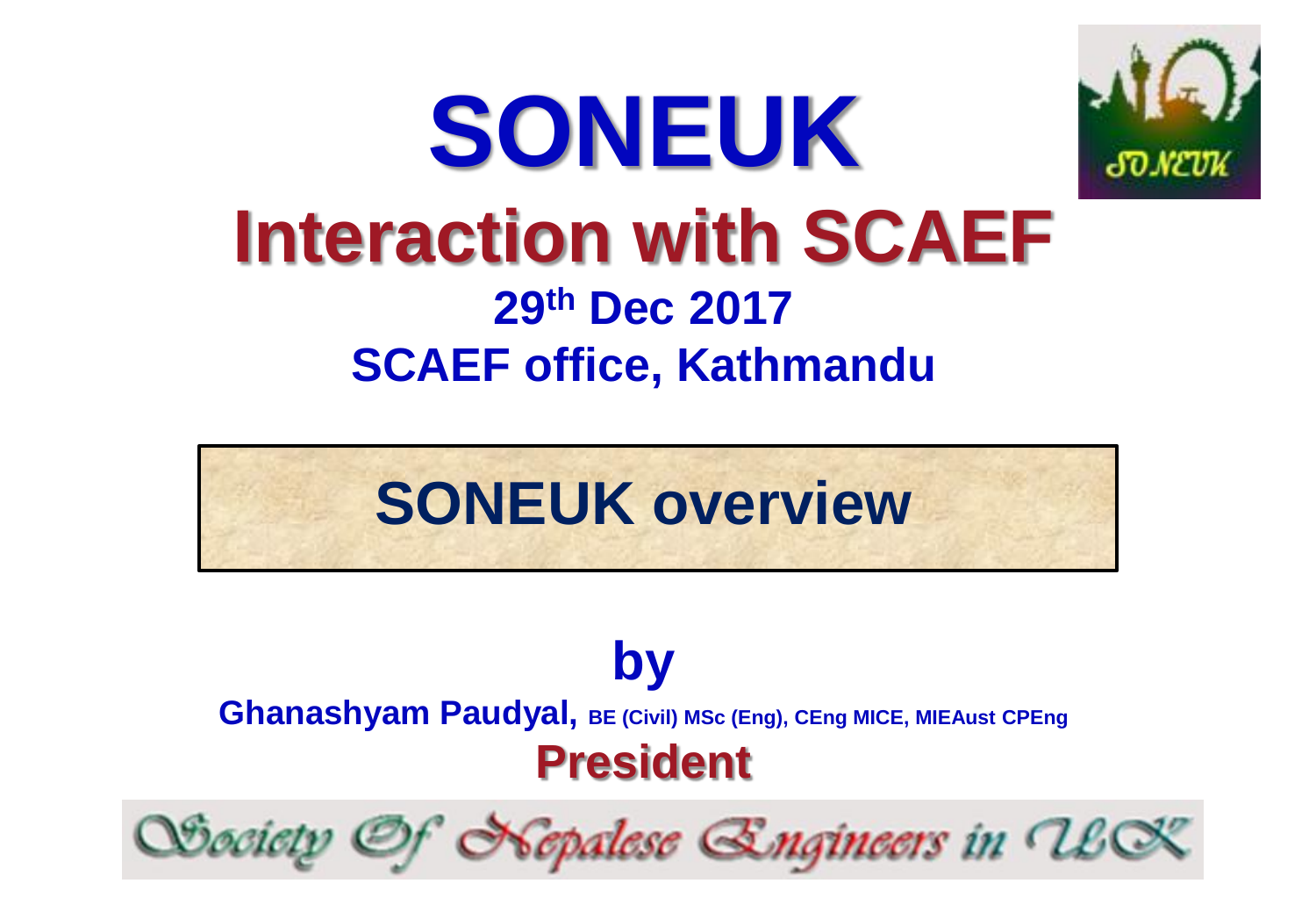### **Recalling the Past: Annual Gatherings**





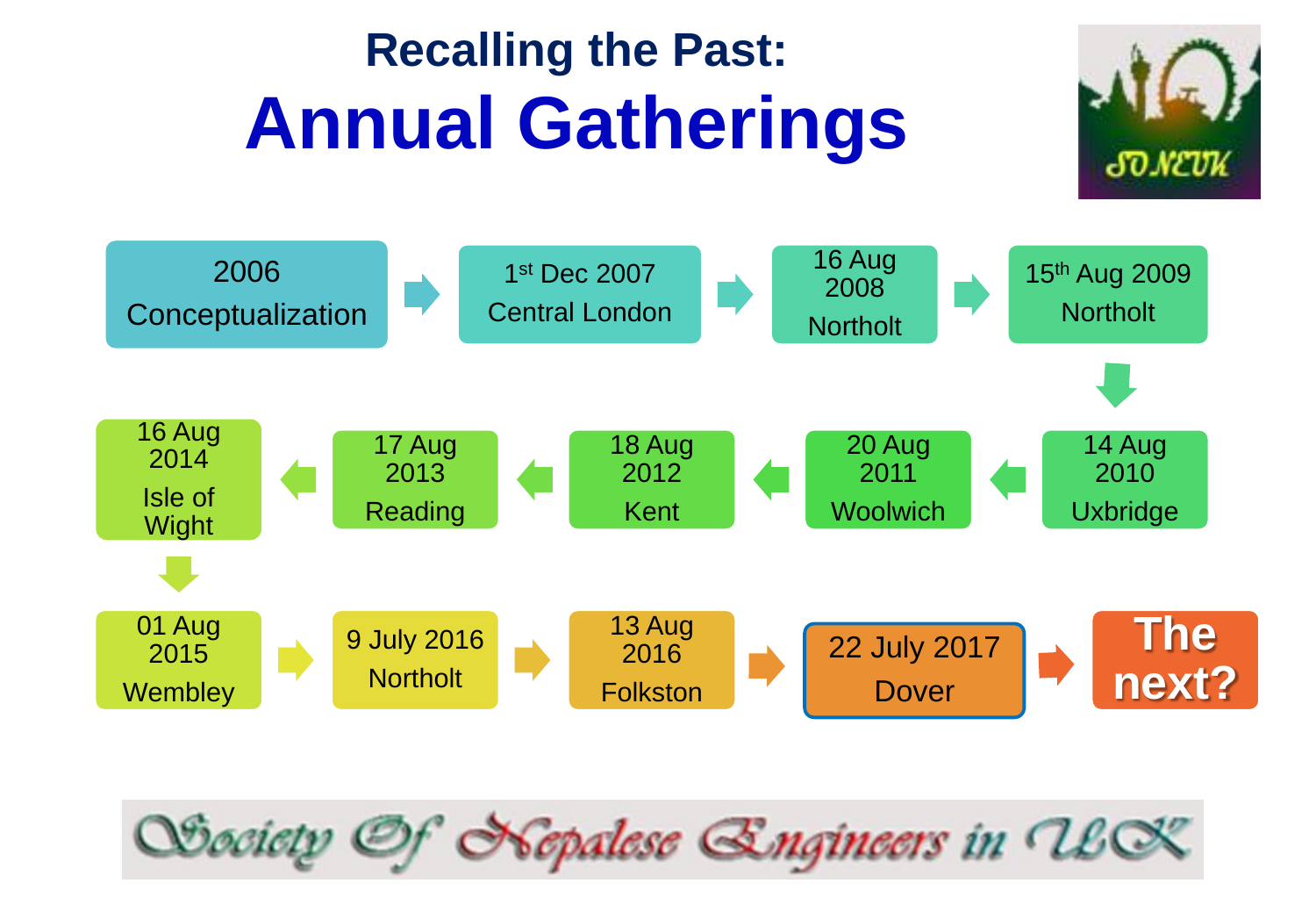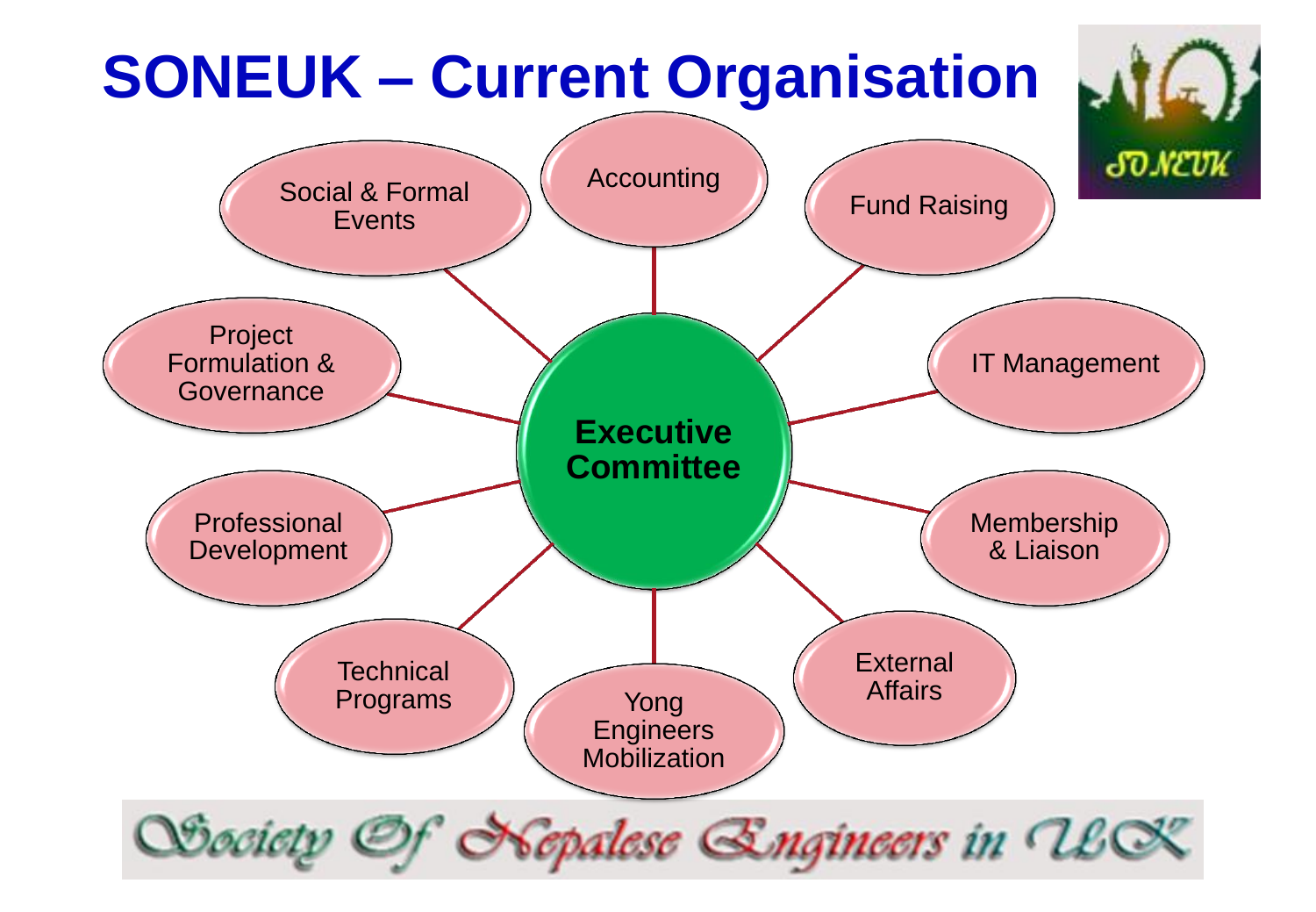### **SONEUK – Advisory Board**



- Mr. Ganesh Thapa, CEng MICE, Principal Civil Engineer, TS Partnership
- Dr. Hom Nath Dhakal, CEng, FHEA, FIET, MASC, Reader, University of Portsmouth
- Dr. Keshab Bhattarai, CEng MIEI, MCIWEM C. WEM, Principal Hydrologist, Jacobs UK
- Dr. Keshab Dahal, FHEA, MSMIEE, Professor, University of the West of Scotland
- Mr. Krishna Kishor Shrestha, CEng MCHIT, Sr. Road Renewal Engineer, CH2M Hill Ltd
- Mr. Nabaraj Adkhikari, CEng MICE, Sr. Highway Engineer, Jacobs
- Mr. Rajesh Pathak, CEng MICE, Project Manager, Bechtel Corporation
- Mr. Raj Kumar Tripathi, Senior Engineer, BAM

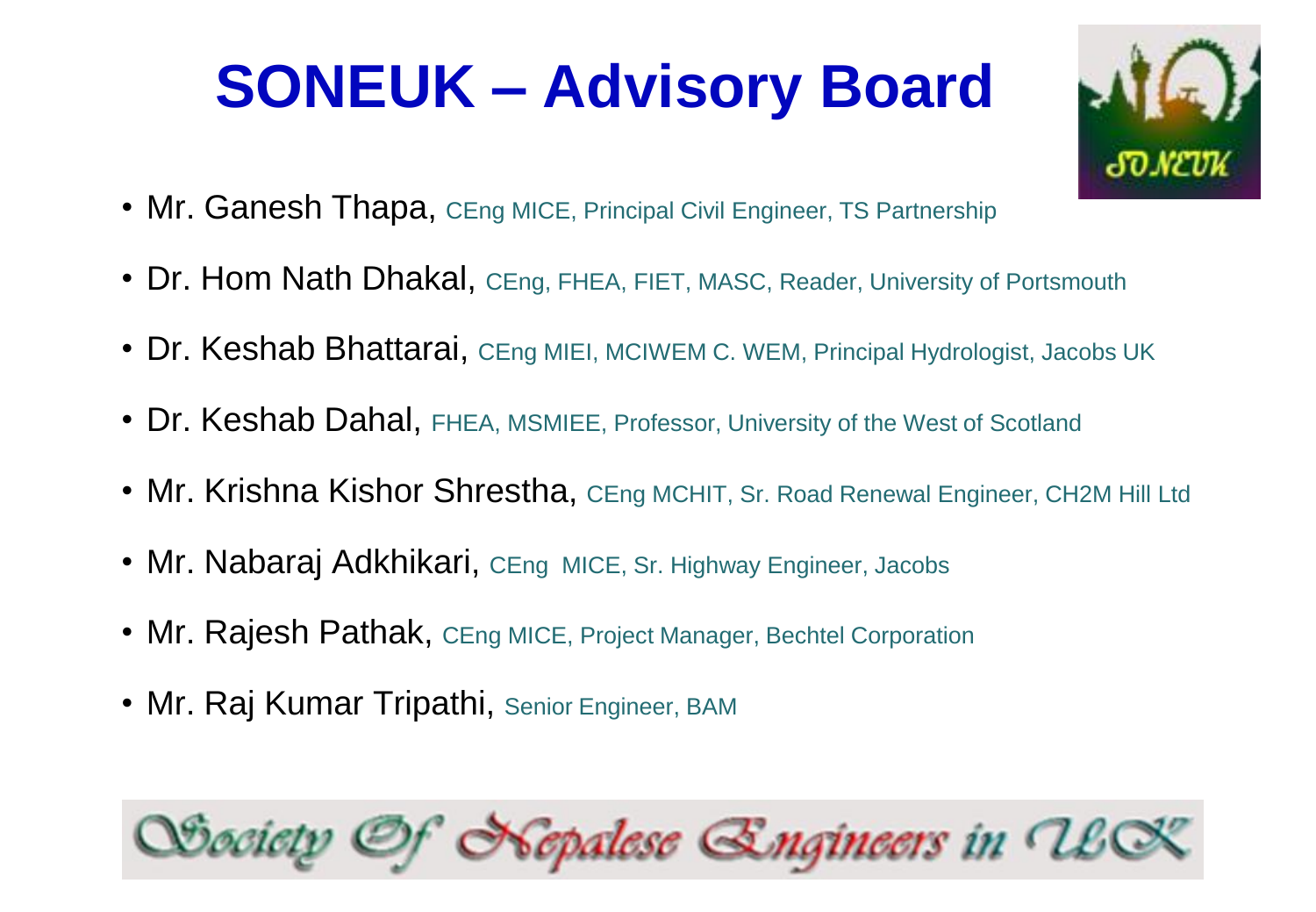#### **Project Practice in the UK**RIBA plan of work SO NEVK **RIBA 出** .<br>The RBA Plan of Work 2013 organises the process of briefing, designing, constructing, maintaining, operating and using building projects<br>Into a number of key stages. The content of stages may vary or overlap to suit spec



| RIBA<br><b>Stage:</b><br>Plan of<br>Work<br>2013       | n                                                                                                 |                                                                                                                                                                                                                                                                                                                       | 2                                                                                                                                                                                                                                                                                                                                                                                                                            | 3                                                                                                                                                                                                                                                                                                                                                                                                                                           | 4                                                                                                                                                                                                                                                                                                                                                                                                                   | 5                                                                                                                                                                                                                                                                                                                                                                   | 6                                                                                                                                                                                                               |                                                                                                                                                                                                                                                                                                                                        |
|--------------------------------------------------------|---------------------------------------------------------------------------------------------------|-----------------------------------------------------------------------------------------------------------------------------------------------------------------------------------------------------------------------------------------------------------------------------------------------------------------------|------------------------------------------------------------------------------------------------------------------------------------------------------------------------------------------------------------------------------------------------------------------------------------------------------------------------------------------------------------------------------------------------------------------------------|---------------------------------------------------------------------------------------------------------------------------------------------------------------------------------------------------------------------------------------------------------------------------------------------------------------------------------------------------------------------------------------------------------------------------------------------|---------------------------------------------------------------------------------------------------------------------------------------------------------------------------------------------------------------------------------------------------------------------------------------------------------------------------------------------------------------------------------------------------------------------|---------------------------------------------------------------------------------------------------------------------------------------------------------------------------------------------------------------------------------------------------------------------------------------------------------------------------------------------------------------------|-----------------------------------------------------------------------------------------------------------------------------------------------------------------------------------------------------------------|----------------------------------------------------------------------------------------------------------------------------------------------------------------------------------------------------------------------------------------------------------------------------------------------------------------------------------------|
| Tasks •                                                | <b>Strategic</b><br><b>Definition</b>                                                             | Preparation<br>and Brief                                                                                                                                                                                                                                                                                              | Concept<br>Design                                                                                                                                                                                                                                                                                                                                                                                                            | Developed<br>Design                                                                                                                                                                                                                                                                                                                                                                                                                         | Technical<br>Design                                                                                                                                                                                                                                                                                                                                                                                                 | Construction                                                                                                                                                                                                                                                                                                                                                        | Handover<br>and Close Out                                                                                                                                                                                       | In Use                                                                                                                                                                                                                                                                                                                                 |
| Core<br>Objectives                                     | Identify client's Business<br>Case and Strategic Brief<br>and other core project<br>requirements. | Develop Project Objectives.<br>including Quality Objectives<br>and Project Outcomes,<br>Sustainability Aspirations,<br>Project Budget, other<br>parameters or constraints and<br>develop Initial Project Brief.<br>Undertake Feasibility Studies<br>and review of Site Information.                                   | <b>Prepare Concept Design.</b><br>including outline proposals<br>for structural design, building<br>services systems, outline<br>specifications and preliminary<br>Cost Information along with<br>relevant Project Strategies<br>in accordance with Design<br>Programme. Agree<br>alterations to brief and issue<br><b>Final Project Brief.</b>                                                                              | Prepare Developed Design,<br>including coordinated and<br>updated proposals for<br>structural design, building<br>services systems, outline<br>specifications, Cost<br>Information and Project<br>Strategies in accordance with<br>Design Programme.                                                                                                                                                                                        | Prepare Technical Design<br>in accordance with Design<br>Responsibility Matrix and<br>Project Strategies to include<br>all architectural, structural and<br>building services information,<br>specialist subcontractor<br>design and specifications,<br>in accordance with Design<br>Programme.                                                                                                                     | Offsite manufacturing and<br>onsite Construction in<br>accordance with Construction<br>Programme and resolution of<br>Design Queries from site as<br>they arise.                                                                                                                                                                                                    | Handover of building and<br>conclusion of Building<br>Contract.                                                                                                                                                 | Undertake In Use services<br>in accordance with<br>Schedule of Services.                                                                                                                                                                                                                                                               |
| Procurement<br>Variable task bar                       | Initial considerations for<br>assembling the project team.                                        | Prepare Project Roles Table<br>and Contractual Tree and<br>continue assembling the<br>project team.                                                                                                                                                                                                                   | $\epsilon$                                                                                                                                                                                                                                                                                                                                                                                                                   | The procurement strategy does not fundamentally alter the progression<br>of the design or the level of detail prepared at a given stage. However,<br>Information Exchanges will vary depending on the selected procurement<br>route and Building Contract. A bespoke RIBA Plan of Work 2013 will set<br>out the specific tendering and procurement activities that will occur at each<br>stage in relation to the chosen procurement route. | Conclude administration of<br><b>Building Contract.</b>                                                                                                                                                                                                                                                                                                                                                             |                                                                                                                                                                                                                                                                                                                                                                     |                                                                                                                                                                                                                 |                                                                                                                                                                                                                                                                                                                                        |
| Programme<br>Variable task bar                         | Establish Project Programme. Review Project Programme.                                            |                                                                                                                                                                                                                                                                                                                       | Review Project Programme.                                                                                                                                                                                                                                                                                                                                                                                                    | The procurement route may dictate the Project Programme and may result in certain<br>stages overlapping or being undertaken concurrently. A bespoke RIBA Plan of Work<br>2013 will clarify the stage overlaps. The Project Programme will set out<br>the specific stage dates and detailed programme durations.                                                                                                                             |                                                                                                                                                                                                                                                                                                                                                                                                                     |                                                                                                                                                                                                                                                                                                                                                                     |                                                                                                                                                                                                                 |                                                                                                                                                                                                                                                                                                                                        |
| (Town) Planning<br>Variable task bar                   | Pre-application discussions.                                                                      | Pre-application discussions.                                                                                                                                                                                                                                                                                          | <b><i><u>Consess</u></i></b>                                                                                                                                                                                                                                                                                                                                                                                                 | Planning applications are typically made using the Stage 3 output.<br>A bespoke RIBA Plan of Work 2013 will identify when the planning ------- ><br>application is to be made.                                                                                                                                                                                                                                                              |                                                                                                                                                                                                                                                                                                                                                                                                                     |                                                                                                                                                                                                                                                                                                                                                                     |                                                                                                                                                                                                                 |                                                                                                                                                                                                                                                                                                                                        |
| Suggested<br><b>Key Support</b><br>Tasks               | <b>Review Feedback from</b><br>previous projects.                                                 | Prepare Handover Strategy<br>and Risk Assessments.<br>Agree Schedule of Services,<br><b>Design Responsibility</b><br>Matrix and Information<br>Exchanges and prepare<br><b>Project Execution Plan</b><br>including Technology and<br>Communication Strategies<br>and consideration of Common<br>Standards to be used. | <b>Prepare Sustainability</b><br>Strategy, Maintenance and<br>Operational Strategy and<br>review Mandover Strategy<br>and Risk Assessments.<br>Undertake third party<br>consultations as required.<br>and any Research and<br>Development aspects.<br>Review and update Project<br>Execution Plan.<br><b>Consider Construction</b><br>Strategy, including offsite<br>fabrication, and develop Health<br>and Safety Strategy. | Review and update<br>Sustainability, Maintenance<br>and Operational and<br>Handover Strategies and<br><b>Risk Assessments</b><br>Undertake third party<br>consultations as required<br>and conclude Research and<br>Development aspects.<br>Review and update Project<br>Execution Plan, including<br><b>Change Control Procedures</b><br>Review and update<br>Construction and Health and<br>Safety Strategies.                            | Review and update<br>Sustainability, Maintenance<br>and Operational and<br>Handover Strategies and<br><b>Risk Assessments</b><br>Propare and submit Building<br>Regulations submission and<br>any other third party<br>submissions requiring consent.<br>Review and update Project<br>Execution Plan.<br><b>Review Construction</b><br>Strategy, including<br>sequencing, and update<br>Health and Safety Strategy. | Review and update<br>Sustainability Strategy<br>and implement Handover<br>Strategy, including agreement<br>of information required for<br>commissioning, training,<br>handover, asset management,<br>future monitoring and<br>maintenance and ongoing<br>complation of 'As-<br>constructed Information.<br>Update Construction and<br>Health and Safety Strategies. | Carry out activities listed in<br>Handover Strategy including<br>Feedback for use during the<br>future life of the building or on<br>future projects.<br><b>Updating of Project</b><br>Information as required. | Conclude activities listed<br>in Handover Strategy<br>including Post-occupancy<br>Evaluation, review of Project<br>Performance, Project<br>Outcomes and Research<br>and Development aspects.<br>Updating of Project<br>Information, as required, in<br>response to ongoing client<br>Feedback until the end of the<br>building's life. |
| Sustainability<br>Checkpoints                          | <b>Sustainability</b><br>Checkpoint - 0                                                           | Sustainability<br>Checkpoint - 1                                                                                                                                                                                                                                                                                      | Sustainability<br>Checkpoint - 2                                                                                                                                                                                                                                                                                                                                                                                             | Sustainability<br>Checkpoint - 3                                                                                                                                                                                                                                                                                                                                                                                                            | Sustainability<br>Checkpoint - 4                                                                                                                                                                                                                                                                                                                                                                                    | <b>Sustainability</b><br>Checkpoint - 5                                                                                                                                                                                                                                                                                                                             | Sustainability<br>Checkpoint - 6                                                                                                                                                                                | Sustainability<br>Checkpoint - 7                                                                                                                                                                                                                                                                                                       |
| Information<br><b>Exchanges</b><br>(incide)completion( | <b>Strategic Brief.</b>                                                                           | <b>Initial Project Brief.</b>                                                                                                                                                                                                                                                                                         | Concept Design including<br>outline structural and building<br>services design, associated<br>Project Strategies.<br>preliminary Cost Information<br>and Final Project Brief.                                                                                                                                                                                                                                                | Developed Design, including<br>the coordinated architectural,<br>structural and building<br>services design and updated<br>Cost Information.                                                                                                                                                                                                                                                                                                | Completed Technical Design<br>of the project.                                                                                                                                                                                                                                                                                                                                                                       | 'As-constructed'<br>Information.                                                                                                                                                                                                                                                                                                                                    | Updated 'As-constructed'<br>Information.                                                                                                                                                                        | 'As-constructed'<br>Information updated<br>in response to ongoing<br>client Feedback and<br>maintenance or operational.<br>developments.                                                                                                                                                                                               |
| <b>UK Government</b><br>Information<br>Evchannee       | Not required.                                                                                     | Required.                                                                                                                                                                                                                                                                                                             | Required.                                                                                                                                                                                                                                                                                                                                                                                                                    | Required.                                                                                                                                                                                                                                                                                                                                                                                                                                   | Not required.                                                                                                                                                                                                                                                                                                                                                                                                       | Not required.                                                                                                                                                                                                                                                                                                                                                       | Flequired.                                                                                                                                                                                                      | As required.                                                                                                                                                                                                                                                                                                                           |

\*Warkeble task bar - in creating a biospoke project or practice specific RISA Pian of Work 2013 via www.ribaptensfwork.com a specific bar is selected from a number of options.

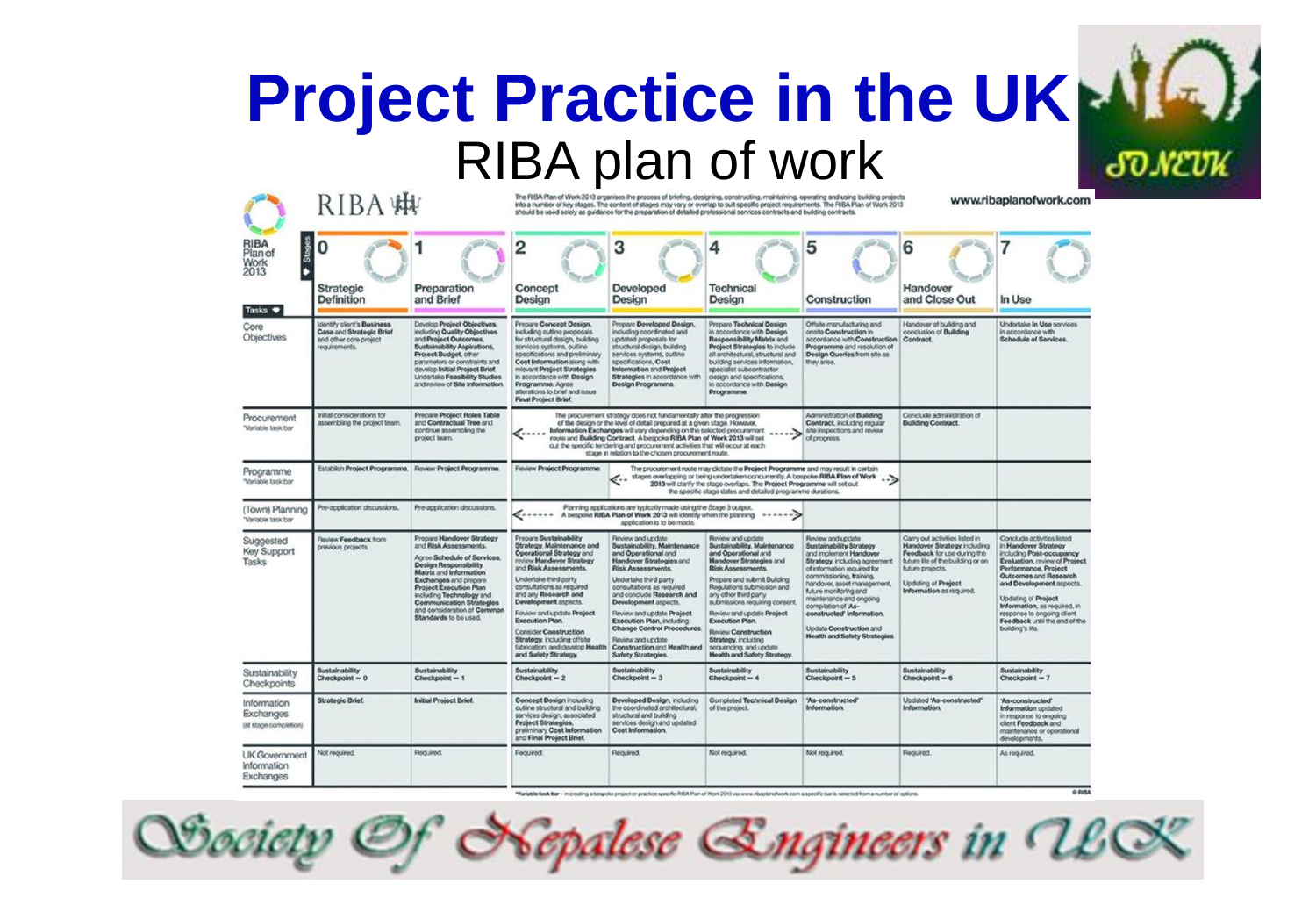#### **Project Practice in the UK**FIDIC Forms of Contract -ST NEVK

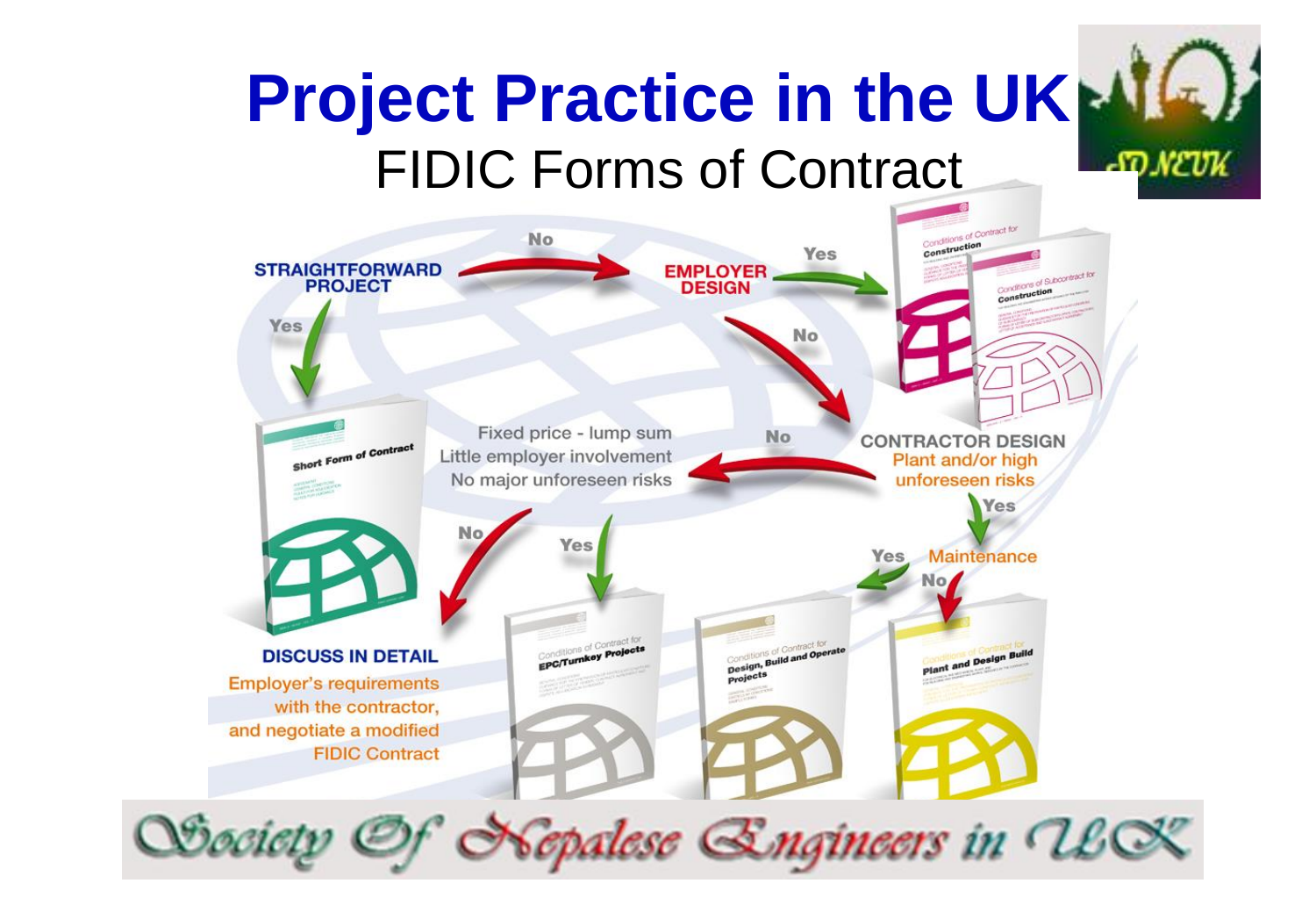# **Project Practice in the UK**

#### Specification Format

#### National Building Specifications







**SONEUK** 

epalese Engineers in USO Qosciety Of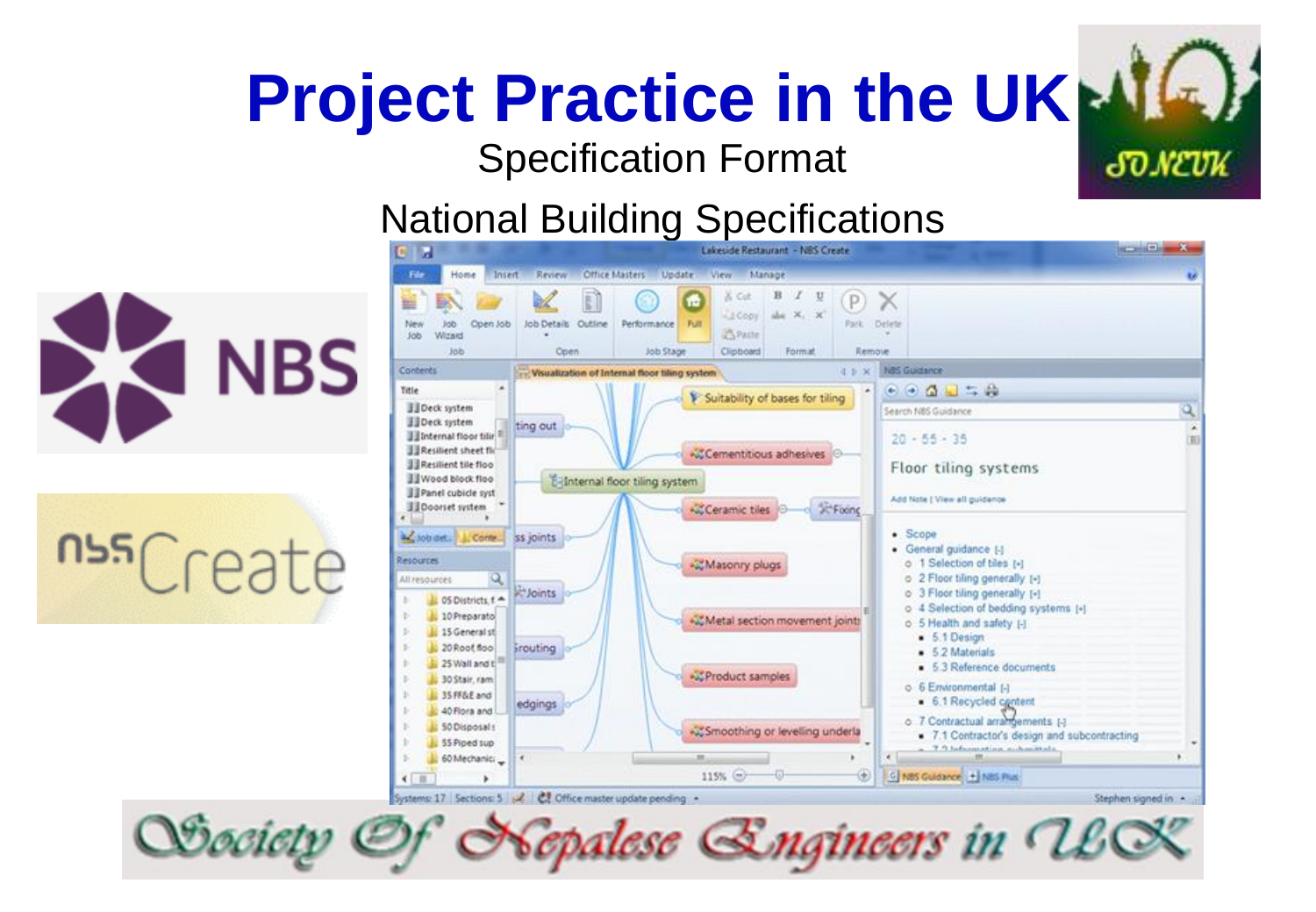

**SONEUK** 

Method of Measurement, BOQ Format

### SMM7, CESMM4 to NRM3



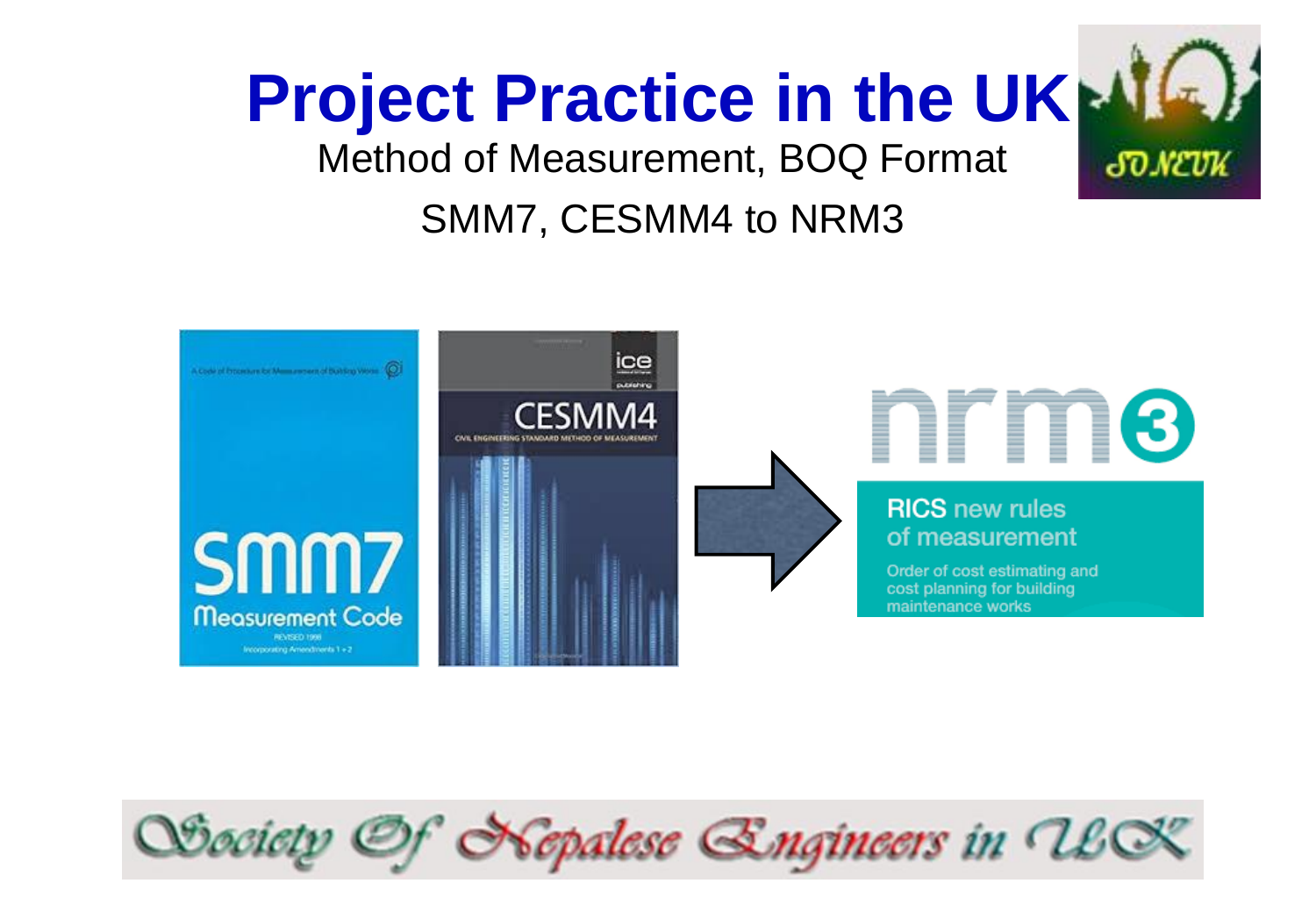### **National Instrument 43-101 International Practice for Larger Projects**

(national instrument for the *Standards of Disclosure for Mineral Projects, CANADA*

| General Mineral<br>Project   | Defined Stages in                                     | Resource & Reserve Categories                                                                |                                                             | Other Information                                                                     | <b>Relevant Documents</b>               |                                                               |
|------------------------------|-------------------------------------------------------|----------------------------------------------------------------------------------------------|-------------------------------------------------------------|---------------------------------------------------------------------------------------|-----------------------------------------|---------------------------------------------------------------|
| Development<br><b>Stages</b> | NI 43-101                                             | Disclosure<br>Permitted                                                                      | Disclosure<br>Prohibited                                    |                                                                                       | NI 43-101 &<br><b>CP Parts</b>          | Guidelines                                                    |
| Acquisition of<br>Tenements  |                                                       | None                                                                                         | A.                                                          | Historio estimates<br>(if applicable)                                                 | 24                                      |                                                               |
| Exploration                  | Early Exploration Property<br>Exploration Information | None                                                                                         | All                                                         | Potential quantity &<br>grade expressed<br>as ranges.                                 | 2.3(2), 3.1<br>3233                     | CIM<br>Exploration<br>Best<br>Practice                        |
| Concept /<br>Scoping         | <b>Preliminary Assessment</b>                         | Measured Indicated<br>& Inferred<br><b>Resources</b>                                         | <b>Mineral Reserves</b>                                     | Preliminarily<br>economic analysis<br>of mineral<br>resources.                        | 2.3(3), 3.1<br>3234<br>CP <sub>17</sub> |                                                               |
| Pre Feasbilty                | Preliminary Feasibility<br>Study                      |                                                                                              | A                                                           | Underground<br>mining method or<br>pit configuration.<br>Mineral processing<br>method | $23(1)$ $31$ .<br>3234                  | <b>CM</b><br>Estimation of<br>Mneral<br>Resources &<br>Mooral |
| Feasbility                   | Feasiblity Study                                      | Measured Indicated<br>& Inferred<br><b>Resources</b><br>Proven & Probable<br><b>Reserves</b> | <b>Inferred</b><br>Resources- in<br>economic<br>evaluations | Detailed mine plan,<br>social<br>environmental &<br>financial studes                  |                                         | <b><i><u>Reserves</u></i></b><br>Best<br><b>Exaction</b>      |
| Construction                 | Development Property                                  |                                                                                              |                                                             | See hem 25 of<br>Form 43-101F1                                                        |                                         |                                                               |
| Production                   | Production Property                                   |                                                                                              | Ψ                                                           | See Item 25 of<br>Form 43-101F1                                                       | v                                       | Ψ                                                             |
| Closure                      |                                                       |                                                                                              |                                                             |                                                                                       |                                         |                                                               |

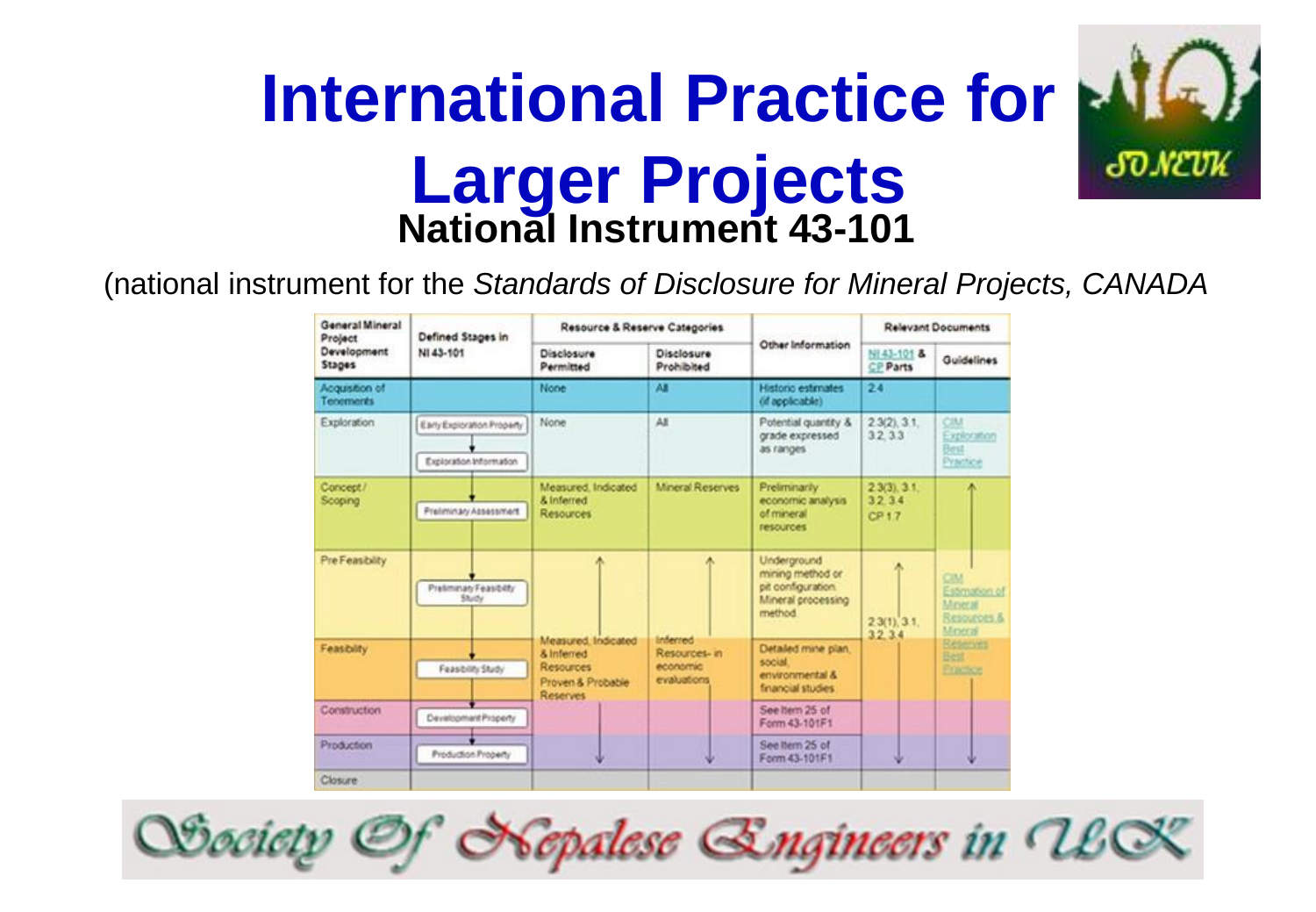## **International Practice for Larger Projects**

SO NEVK

#### **JORC Code**

(Joint Ore Reserve Committee), Australia

**Australasian Code for Reporting of Exploration Results, Mineral Resources** and Ore Reserves

**JORC** 

**The JORC Code** 2012 Edition



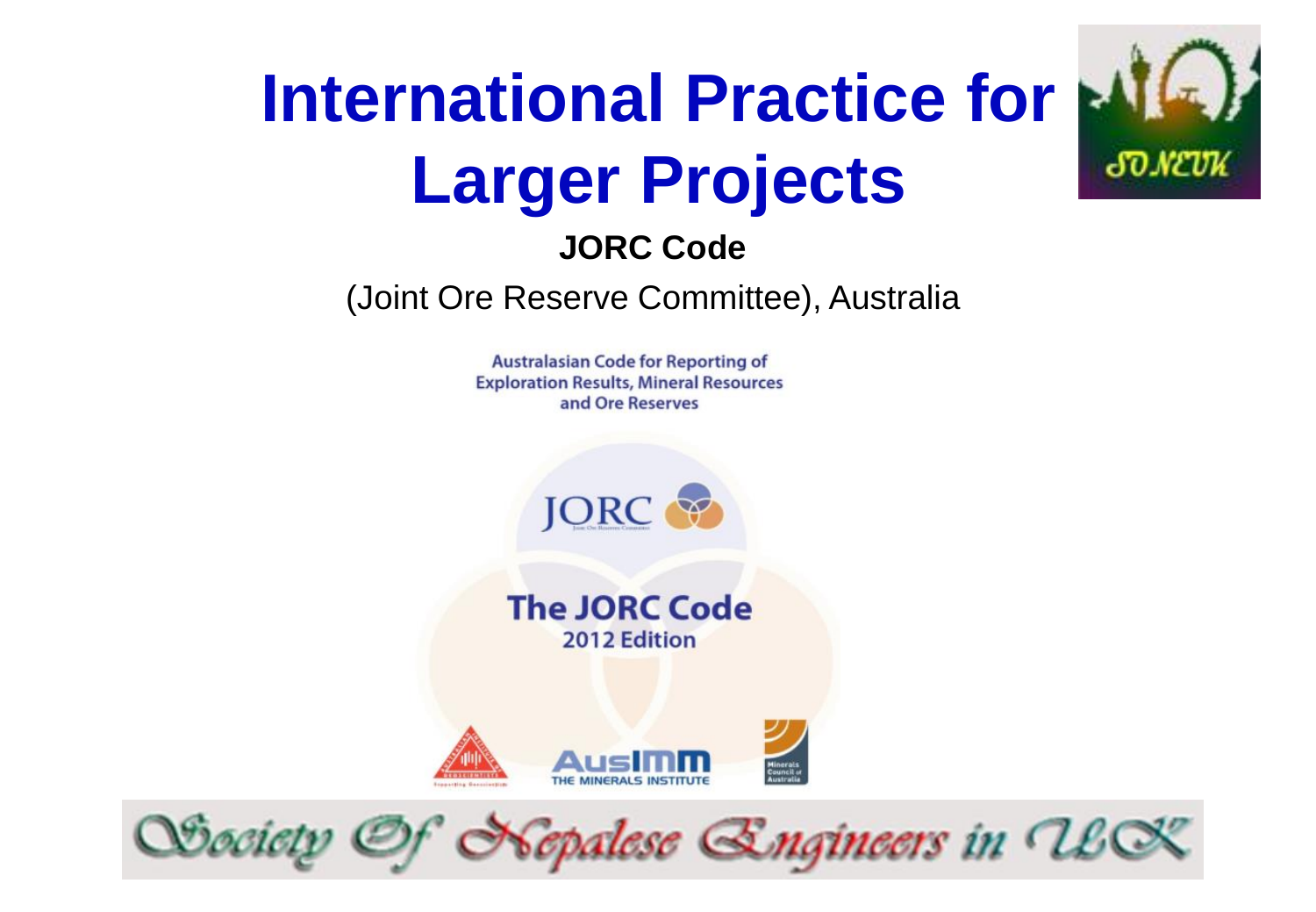## **Some Thoughts…**

- Professional Development & Accreditation
	- PD facilitation and Requirement
- Bridging Expertise
	- Tunnel, High Rise Bridges, Mining, Oil and Gas
- Database of Nepalese Engineers Diaspora
	- Connections, Knowledge & Skill Transfer
- Joint Projects / Technical & Professional Works with SCAEF
	- Possibilities, MOU